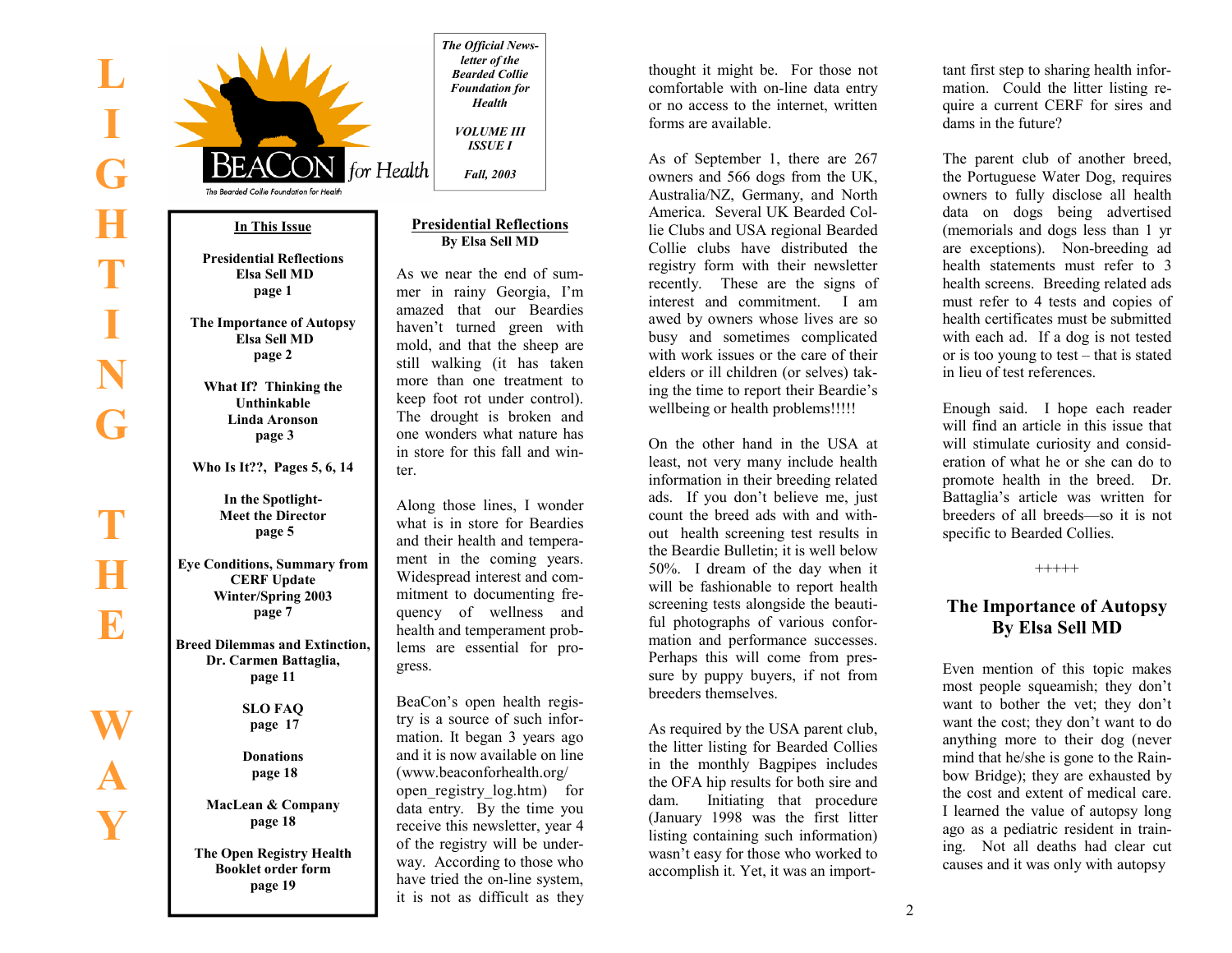that there came better understanding of the disease process in puzzling cases. The results provided a comforting closure to the family members. That lesson was repeated often enough in my 25 years of medical practice to value the procedure highly; although there were cases where autopsy did not help. I remembered this lesson when our first Beardie, dear Heather the Elder Feather (CH Kinloch Willow Signature, UD) died 6 wks after going blind at age 10 ½ yrs. Without an autopsy we would not have known that she died of an invasive nasal carcinoma!

Here's another illustrative case. At age 10 months, this young Beardie began to exhibit fear behaviors of everything. Aggression towards family members and strangers came along soon after. Dermatological and allergic type problems also developed; these were attended to medically and homeopathically. Because of escalating aggression towards family members the dog was euthanized when young. The family was heart broken with having to make the decision, even though human safety was of concern. Autopsy showed scarring on the frontal lobes of the brain, in an area which can affect personality in humans. The vet indicated to the family that the condition would not have improved and that it wasn't possible to know what caused the brain scarring or when it occurred. The autopsy findings gave relief to the family after the agonizing decision to euthanize a young dog whom they dearly loved. Permission was given to relate this case in anonymity in

the hopes that others will consider an autopsy on their dearly departed beloved Beardie.

+++++

**"True leaders are not those who strive to be first but those who are first to strive and who give their all for the success of the team. True leaders are first to see the need, envision the plan, and empower the team for action. By the strength of the leader's commitment, the power of the team is unleashed."** 

**Author Unknown** 

# **What If? Thinking the Unthinkable. Linda Aronson, DVM**

As breeders of beardies we do the best we can to make sure the puppies we produce have the best conformation, health and temperaments – even if type is something we may never all agree on. We also try to do everything we can to ensure those puppies go to the best homes there are. We do everything to safeguard their futures with contracts stipulating what will happen if the owners decide they no longer want to or are unable to keep their puppy, when pets should be spayed or castrated, and a lot more guidelines for those puppies we send to show homes. However, contracts are, as we all know, very hard to enforce. We also spend a lot of time talking to the new owners about every aspect of puppy care, feeding, grooming, training, house-breaking, sports, toys, crates and health problems that they should be aware of within the

Breed. We also know that in their excitement of adding a new family member most of it went in one ear and out the other. If we have established the right bond with the new owners we hope they will come back to us for every question they have, and at first they do, but many want to just enjoy their own puppy and communication begins to dwindle. Staying in touch and frequently checking in with all the owners is something we should be doing though, and not just to make sure they are participating in the registry. We need to know how every pup we produced works out, for our own information, certainly to improve our abilities to assess future litters, but what about once they are grown up?

We need to know of any health problems, but particularly those which are known to be inherited or may be inherited. There is a scenario that was presented to us recently though, and it is one that may help us try and formulate a plan in case we find ourselves in the same situation. An adult Beardie was diagnosed with Addison's disease and the owners opted to have the dog euthanatized before letting the breeder know. I don't know the reasons for the owners' decision, although we can speculate on them. I do know the breeder was very unhappy. She would have wanted the opportunity to recover the dog and treat it. On the one hand we can look at this as a decision that was solely the owners to make. It may have been made based on their financial ability, there unwillingness to care for a dog with an illness that would require constant monitoring and would not be the healthy com-

panion they wanted, or it could have been based on the recommendation of the veterinarian. Sadly, many vets feel it is their business to make decisions based on their perceptions of the owners and their circumstances. Many vets will not have treated cases of Addison's and not be able give an accurate prognosis – that most dogs with hypoadrenocor-<br>ticism can live happy and pretty healthy lives with appropriate treatment. At this time, making the deci-<br>sion, the owners were probably not thinking about the breeder. Obvi-<br>ously, there are times when a dog is in pain, failing fast, has been in a bad accident when the owner should make the decision without consulting the breeder, with the best inter ests of the dog only being important.<br>This was a situation in which the<br>breeder felt she should have had the<br>opportunity for input, to ask that if<br>the owners did not want to pursue<br>treatment they return the dog to the<br>bree

sult the breeder whenever the dog becomes sick or euthanasia is being considered – a useful clause, but as with the rest of the contract basically impossible to enforce – is there anything more the breeder could have done? It's not easy to bring up the subject of what if…. we don't like to consider the possibility that those cute fluff balls could ever de-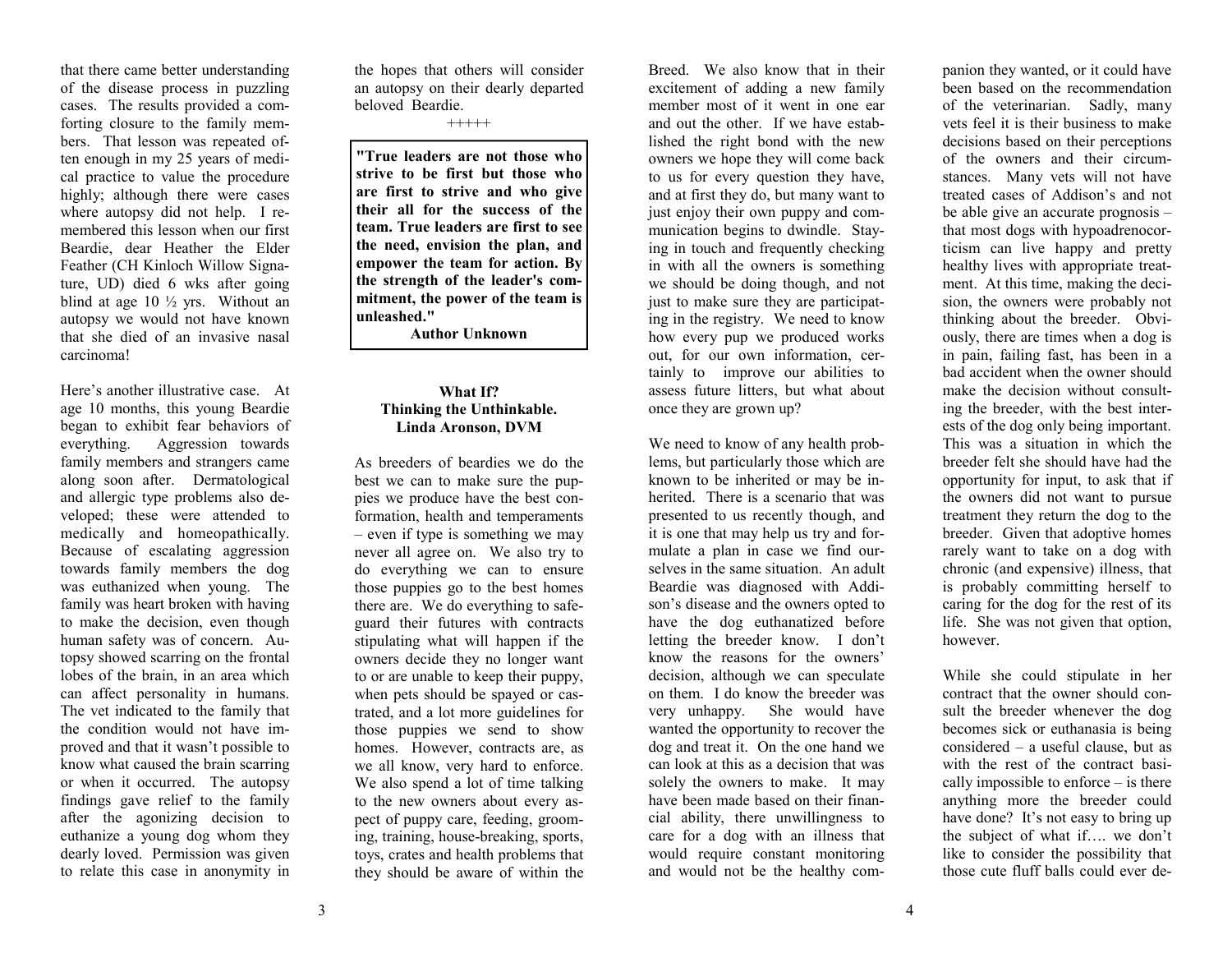velop a life threatening, chronic disease, especially when they are at what should be the start or maybe the middle of a long and happy life, but to prevent us from finding ourselves in this situation, it is what we need to do. We need to be comfortable discussing the health problems that afflict our basically healthy breed, particularly the ones we know to be prevalent in the breed. We can tell the buyer we have done everything currently possible to give them a healthy puppy, but that there are no guarantees, and some puppies will be afflicted despite our best efforts. Having discussed the possibilities we then need to go one step further. We need to lay our commitment to the puppy on the line, to say that if the dog becomes sick, and the owners for whatever reason feel they cannot cope with the illness, that we will take that puppy back, whatever its age, just as we would take it back if it was healthy but the owners changed their minds. We made the decision to bring the puppy into the world, and want to be there for the decision as to when it should leave. Then we need to remind the owners of this commitment at appropriate intervals. Say something once, even something of such impact, and it will be forgotten, it takes at least three iterations for anything to be remembered.

Hopefully, all your puppies will live full and healthy lives with their new owners, but if that is not to be the case, we have a lifelong responsibility to them, and should make it clear that this is so.

+++++

# **MEET THE DIRECTOR GORDON "FITZ" FITZGERALD**

Gordon Fitzgerald, more popularly known as Fitz, is flying high about Beardies. He supports his crew of two by serving as an ambulance company EMS helicopter pilot. He also provides a couple useful services to dog lovers: cleaning carpets and selling vacuum cleaners.

Fitz has been "in dogs" for 35 years, including Dalmatians, Irish Setters and English Cocker Spaniels. He even served as Prez, Veep and Board member of the Hawkeye Irish Setter Club of Greater Des Moines. After falling in love with Beardies in 1990, he showed his dogs in conformation and dabbled in herding.

# **Who Is It???**

See if you can identify any of these pictures of some of the more influential Beardies in the history of the breed. The answer will be under the picture.



**Ch Brambledale Balthazar. Ch. Osmart Bonnie Blue Braid Brambledale Heathermead Moonlight 6 CC's BOB, Crufts 1975** 

Fitz's wife, Jerri, just loves them. Their two children are grown, with a daughter in Carlsbad, CA, and a son (and two grandchildren) near New Orleans. The Siamese Fighting Fish are the Beardies' only competition in the Fitz household today.

Fitz's current passions (besides his family, furry and otherwise) are rescue and health. He helps rescue, foster and transport homeless Beardies in need. He signed on as a BeaCon board member more than three years ago and has served as newsletter editor for the past two years. His expertise as editor of BeaCon's Lighting the Way came by practicing on the newsletter of the Magnolia BCC. Although no longer a member of the BCCA, he is a member of the Carolinas BCC and is helping with the 2003 National.

Known as the one at Beardie Camp with the most "sheep treats" on his clothes, Fitz really enjoyed seeing Beardies and their owners have fun.

He supports BeaCon because he wants to help insure that the breed he has come to adore remains healthy and vigorous. He says, "Knowledge is the only weapon against genetic health problems. An Open Registry is the only way to bring that knowledge to the breeder and the puppy buying public."

Feeling that rumor is the biggest and most harmful area in the dog fancy, Fitz says, "More breeders have been damaged without foundation by rumor than any combination of actual health problems in their lines. The only way to fight rumor is through fact….The Open Registry is the only way a breeder can prove the rumor is false."

He feels the greatest danger to the Bearded Collie as a breed today is "ignorance and an unwillingness to take active steps to combat the health issues facing Beardies today.

He continues with his opinion of the Open Registry: When the Open Registry was first announced, there was an uproar predicting dire consequences that would take place. One of those was inaccurate entry of the data, accidental or intentional. The only incorrect entry I know of happened to one person, one of our Directors, and I am pretty sure it was accidental; furthermore the error was corrected immediately upon discovery, as would be the case for anyone having a dog in the registry.. Another presumed consequence was misuse of the data. I ask now if

# **Who Is It???**



**Brambledale Balzac ) (B. Balthazar and X B. Bluebell** With two children X Brambledale **Benedicta**  Owned by **Lynne** Sharpe **(Nee Evans)**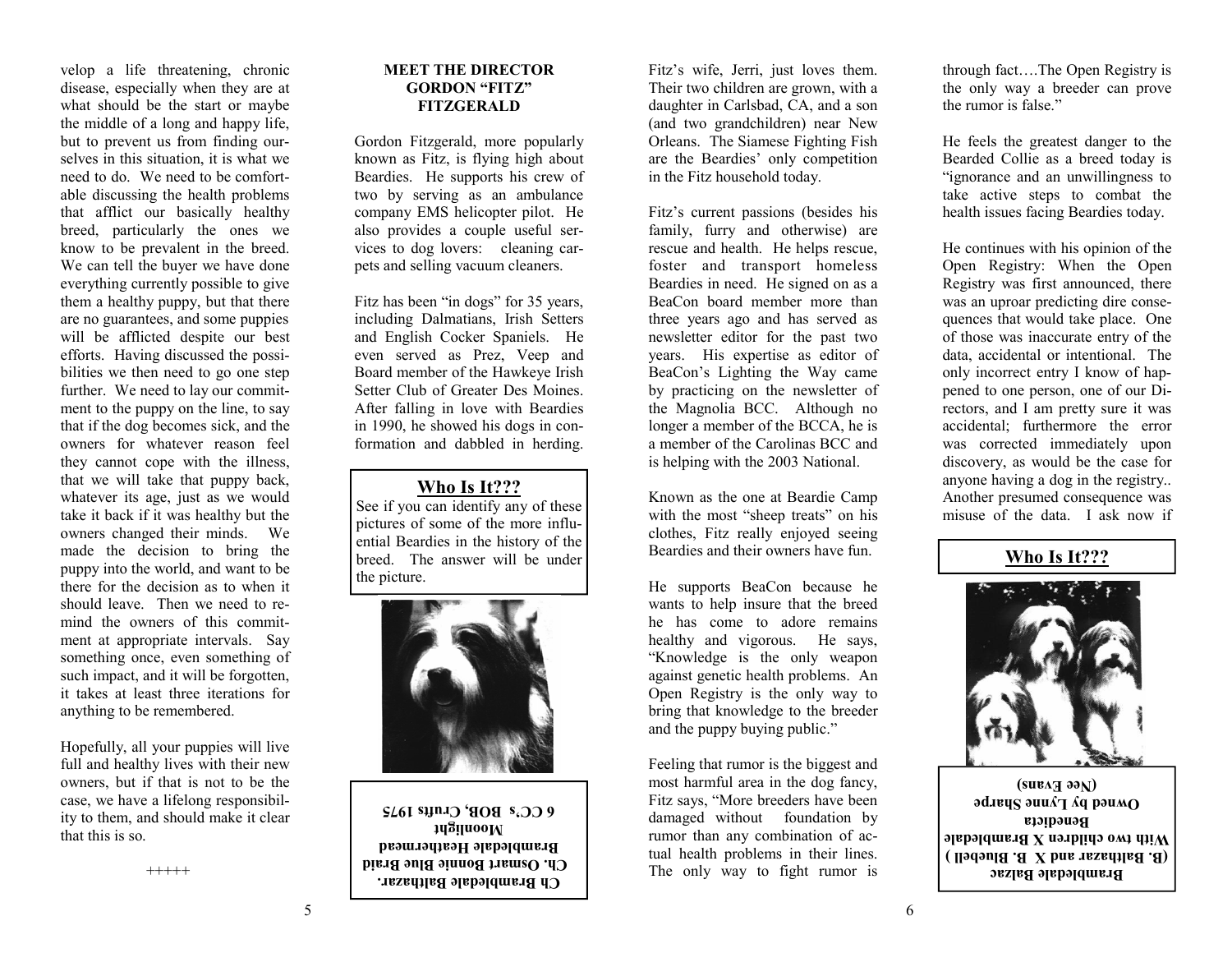anyone can show any instance of this. Finally, there was the expressed belief that persons themselves involved with Beardies couldn't handle this data with accuracy. Who besides Beardie lovers would spend the enormous amount of time and effort necessary to do this? Especially since there is no source for the money it would cost to initiate the open registry with some commercial provider which are few and far between.

He continues, "The only thing that can possibly cause the Open Registry not to help Beardies, Beardie breeders and Beardie buyers alike is an unwillingness to participate. Including Beardie owned people who have healthy Beardies. The more Beardies in the data, the better the registry. The data will only give an accurate picture if we have a truly representative distribution of dogs with and without health problems entered into it. So please take the time and fill out an entry for your Beardie. You can do the breed more good that way than any other."

Fitz jokes that he participates on BDL and BCL "more often that most people probably want me to." He doesn't mince words when talking about ethics and the Right Thing To Do. He says Beardie owners can contact him any time for health information, either by phone (985- 879-1913) or by e-mail  $(\text{grfitz@bellsouth.net})$ . If he is unable to answer your questions, he'll put Beardie owners in touch with someone who can.

# **Eye Conditions**

**Summary from CERF Update, Winter/Spring 2003 Lighting The Way.** 

1) The number of CERF exams has



steadily declined from 1998-1999. The reason for this decline is not known. The trend will be reported yearly.

2) CERF "Categories" are diagnoses which haven't yet been defined as a hereditary disease for a specific breed. Category E includes punctate cataracts – more on this to come.

3) Yearly CERF exams are an important part of a responsible breeding program because some inherited eye problems have later onset and because some category diagnoses change with time to heritable problems.

**There are no secrets to success: don't waste time looking for them. Success is the result of perfection, hard work, learning from failure, loyalty to those for whom you work, and persistence.** 

**Colin Powell** 

# **Cataracts in Bearded Collies Source: CERF Research Database, 1991-2002**

# **Questions**

- Do punctate cataracts persist and are they precursors of hereditary cataracts?
- What is the frequency of different types of cataracts?
- Are hereditary cataracts a problem in the breed?

**The CERF (Canine Eye Registra-**

**tion Foundation) research database** contains all exams which are done by participating ophthalmologists recorded on CERF forms.

The table below (table 1) gives the number of CERF exams for 1991 through 2002. The percentage figures are based on total number of exams.

Those figures provide useful but limited information because the data are based on the number of exams done and because so few Beardies have CERF exams.

 To try and answer the questions listed above, BeaCon funded a project to study cataracts in individual dogs. CERF provided information

from the research database. Confidentiality of dog identity was maintained by assigning an unique sequential number to each dog.

# **Cataracts are classified** by:

- 1) Location on the lens (cortex, capsular, nucleus, sutures).
- 2) Anatomical position (anterior, posterior, equatorial)
- 3) Degree of involvement (punctate, intermediate, generalized/diffuse).

**Dogs Having A Single CERF Exam (n=154).** Information is given below. The cataracts were classified by the examining ophthalmologist as significance unknown (sig unk) or hereditary. (table page 9)

The several key findings are: 1) Cortical cataracts occurred more often in the anterior cortex.

2) Cataracts in the sutures are more often posterior.

3) Intermediate cataracts (n=41) were classified as hereditary in all locations and anatomical positions except when in the capsule.

Punctate cataracts were classified as

| Item                                  | Male        | Female        |
|---------------------------------------|-------------|---------------|
| $#$ exams                             | 784         | 1043          |
| $\#$ normal exams                     | 591 (75.4%) | 834 (80%)     |
| $\#$ cataracts -                      |             |               |
| both hereditary and                   |             |               |
| significance unknown $146 (18.6\%)$   |             | $150(14.4\%)$ |
| $\#$ cataracts - hereditary 73 (9.3%) |             | $64(6.1\%)$   |
|                                       |             |               |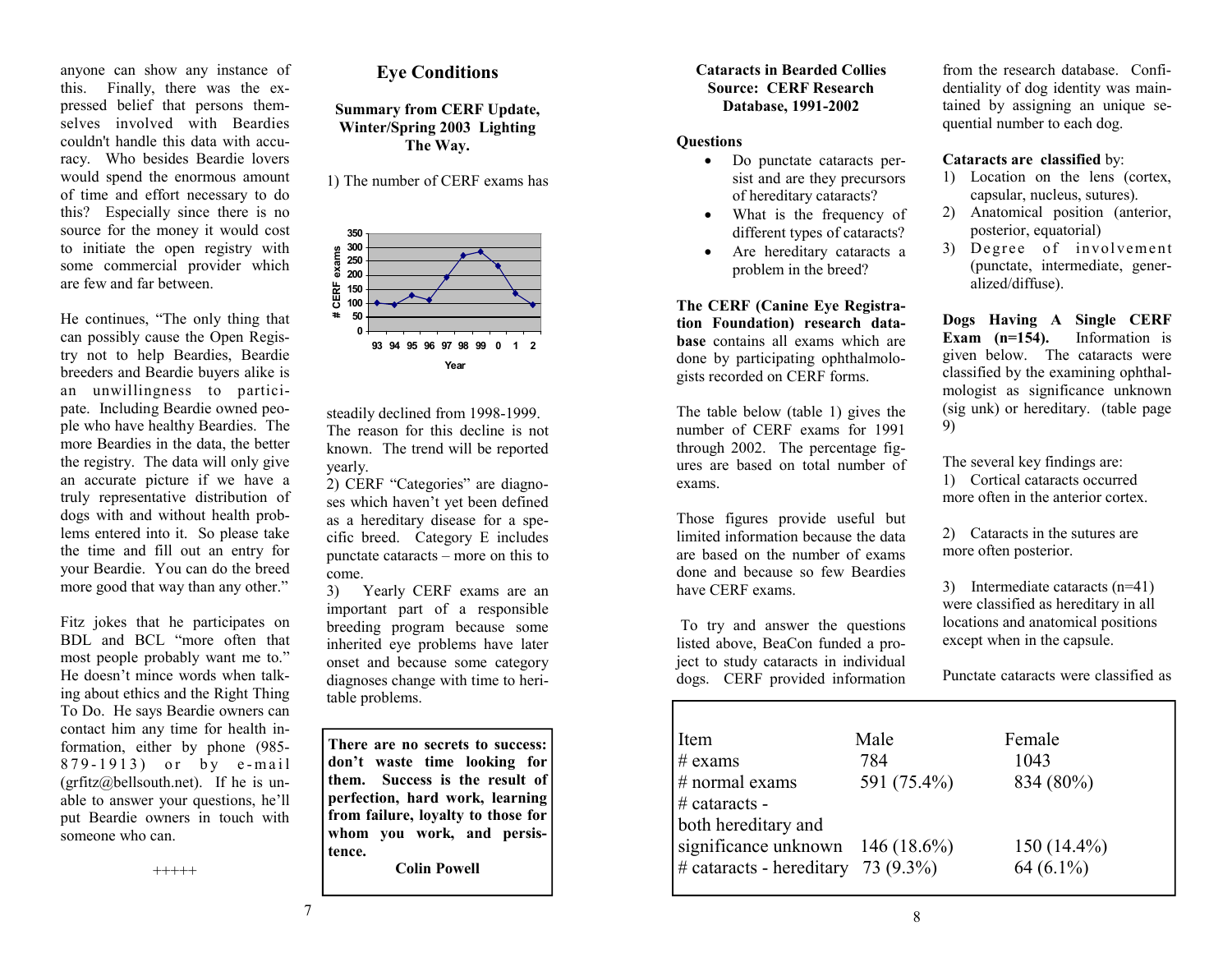| Location<br>Anterior | <b>Anatomical Position Type</b> |                  | Sig Unk        | Hereditary     |
|----------------------|---------------------------------|------------------|----------------|----------------|
| $(n=94)$             | Cortex                          | Punctate         | 43             | 27             |
|                      |                                 | Intermed/diffuse |                | 18             |
|                      | <b>Sutures</b>                  | Punctate         |                | 4              |
|                      |                                 | Intermediate     |                | $\overline{2}$ |
| Posterior            |                                 |                  |                |                |
| $(n=71)$             | Cortex                          | Punctate         | 14             | $\overline{7}$ |
|                      |                                 | Intermediate     |                | 11             |
|                      | <b>Sutures</b>                  | Punctate         | 38             | 8              |
|                      |                                 | Intermediate     |                | $\overline{4}$ |
| Equatorial           |                                 |                  |                |                |
| $(n=33)$             | Cortex                          | Punctate         | 16             | 13             |
|                      |                                 | Intermed         |                | 4              |
| <b>Nucleus</b>       |                                 |                  |                |                |
| $(n=10)$             | Unspecified                     |                  | $\overline{4}$ |                |
|                      |                                 | Punctate         |                | 4              |
|                      |                                 | Intermed         |                | $\mathfrak{D}$ |
| Capsular             |                                 |                  |                |                |
| $(n=18)$             | Unspecified                     |                  | 14             |                |
|                      |                                 | Punctate         | $\overline{c}$ |                |
|                      | I                               | intermed         | $\overline{2}$ |                |

both hereditary and significance unknown in all locations except in the capsule. **This means that some dogs with punctate cataracts get CERF clearance with Category E on the CERF certificate and some don't get CERF clearance. That's a real conundrum don't you think?** 

**More Than One Exam with At Least One Exam Normal (n=46).** 

The first CERF was normal in 41 dogs examined before the age of 3 years. One or more subsequent exams showed an intermediate hereditary cataract in 1, punctate non significant cataracts in 25, and punctate hereditary in 14.

The first exam in 3 dogs revealed a punctate cataract (1 was classiified as hereditary); all were nor mal on subsequent exam, which was done by a different examiner than the first exam.<br>Results of the sequential exams re-

vealed another noteworthy finding. **Location of punctate cataracts**<br>**changed**! Following are examples.<br>The age of exam is in years and the<br>\* indicates that the ophthalmologist<br>classified the cataract as hereditary!

• Normal age  $2-3 \rightarrow$  posterior and equatorial cortical punctates (sig unknown)  $5-6 \rightarrow$  normal one month later  $\rightarrow$  equatorial and posterior cortical punctate (sig unknown) 6-7

• Normal ages 1-2, 3-4, 6-7  $\rightarrow$  anterior and posterior cortical punctate age 8-9, <sup>→</sup> nucleus punctate 9-10

• Normal age  $2-3 \rightarrow$  posterior cortex punctate\*  $6\n-7 \rightarrow$  equatorial cortex punctate (sig unknown) 1 day later

• Normal age  $2-3 \rightarrow$  posterior and equatorial cortical punctates (sig unknown)  $5-6 \rightarrow$  normal one month later  $\rightarrow$  equatorial and posterior cortical punctate (sig unknown) 6-7

• Normal 6-12 mo  $\rightarrow$  posterior suture punctate\* 3-4 →normal 5-6 and  $6-7 \rightarrow$  posterior and anterior cortical punctate (sig unknown) 8-9

• Normal 6-12 mo  $\rightarrow$  posterior suture punctate (sig unknown) 3-4 →normal 4-5

These individual cases are so valuable; thanks must go to the owners who sought repeated opinions from one or more ophthalmologists. Would that others could do this too.

**What have we learned about punctate cataracts? The** location and hereditary significance of punctate cataracts changes, that the onset is usually after age 3, and there are too few cases to know if having a different examiner made a difference in the exam results or classification as hereditary or significance unknown..

**Seven dogs with sequential exams had cataracts that were classified as hereditary at each exam** (with one exception).

1. Nucleus intermediate 2-3 yr and 4-5 yr

2. Ant cortex intermediate 9-10 yr and  $10+vr$ 

3. Equatorial cortex punctate twice at  $10+yr$ 

4. Posterior and anterior cortex intermediate 1-2 yr, 2-3 yr, and  $10+yr$ with equatorial cortex and nucleus intermediate also at 10+ yr

5. Posterior cortex punctate 4-5 yr  $\rightarrow$  post cortex intermediate 6-7 yr

6. Nucleus intermediate 0-3 mo  $\rightarrow$ nucleus punctate 2-3 yr (sig unknown)  $\rightarrow$  nucleus intermediate 3-4  $yr \rightarrow$  equatorial cortex punctate 7-8 yr

7. Posterior cortex intermediate 6-7  $yr \rightarrow$  equatorial cortex intermediate 7-8 & 8-9 yr $\rightarrow$  anterior sutures intermediate 9-10 yr

Note that some of these dogs' cataracts were in different locations on different examinations.

# **Summary**

• In only 1 case did punctate cataracts progress to more extensive involvement - to intermediate.

• It is unknown whether a dog with punctate cataracts produces offspring with cataracts because there is no pedigree linkage available through CERF.

• Punctate cataracts may persist, they may disappear, and their anatomical location and position may change.

• The location and position of other cataracts may also change.

• It is impossible to know the total frequency of hereditary cataracts since opthalmologists have disparate approaches to classifying punctate cataracts as hereditary or not.

• Bearded Collies have the type cataracts (location and position) which are hereditary in other breeds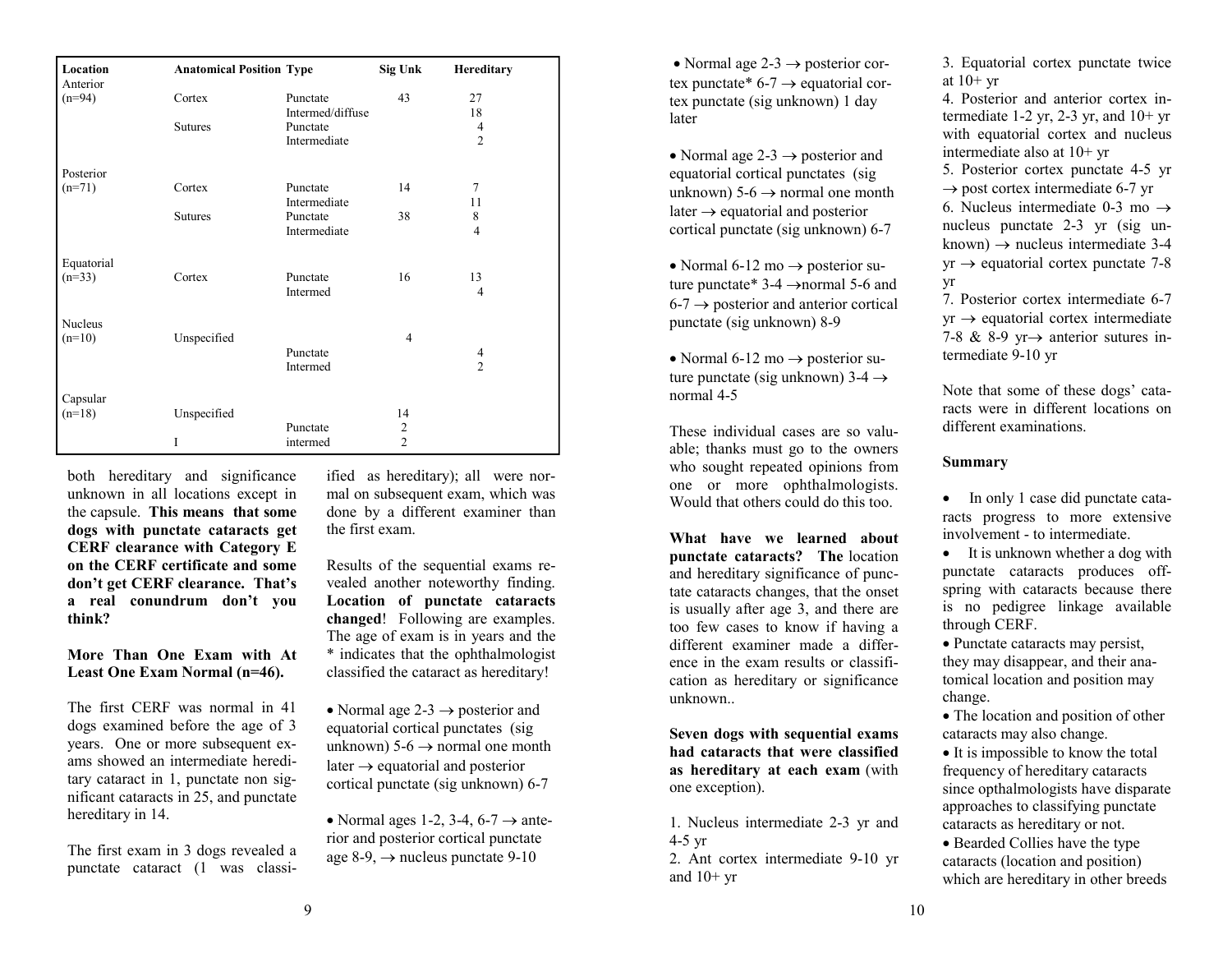• It is not known whether different examiners account in part for different findings on sequential exams.

**Where To Next?** The data suggest that far too few Bearded Collies have even a single CERF exam, and very few have sequential exams as is recommended by CERF.

**Thus, we encourage all breeders to perform CERFs yearly on breeding stock to at least age 5 years. In addition we hope that breeders understand the importance of asking ALL puppy buyers to have their dog's eyes examined if they are offspring of dogs having cataracts classified as hereditary. This is the only way we will even have a chance to learn whether Bearded Collies with a cataract pass the problem on to their offspring! You need not feel shy asking puppy buyers to help better the breed's health; some would view that both parties share in the responsibility to do so.** 

 **+++++**

**"Greatness is not in where we stand, but in what direction we are moving. We must sail sometimes with the wind and sometimes against it -- but sail we must, and not drift, nor lie at anchor."** 

 **Oliver Wendell Holmes** 

# **Breed Dilemmas and Extinction**

# **By Dr. Carmen Battaglia Ph.D. Reprinted by permission Visit Dr. Battaglia at his website: WWW.breedingbetterdogs.com**

No breed seems to be free of dilemmas. For some it begins with the conflicts that continue among club members or the breeders who question the carrier status of stud dogs or the offspring they produce. Others believe it is the lack of quality observed in the winners, the growing number of carriers or the increase in dreaded diseases. Whatever it is, when breeders gather, the dilemmas usually dominate their conversation. But regardless of the topic, the solutions rest with the breeders and the elected officers of their clubs. They have the power to change and create their breed's reality. A look at the big picture suggests that it all boils down to whether they will choose to continue on a path of trial and error or whether they are willing to try and make a difference.

Over the past three decades the sport of dogs has steadily increased in popularity. More than 15,000 events are held annually that involve 1.5 million exhibitors in addition to those who attend as spectators. In such an environment it is now easy to see why so many breeds are entering a critical period in their destiny. The facts show that with this kind of growth there also comes an increase in the number of inexperienced breeders and a continued rise in health and conformation problems.

Analyses of many breed problems suggest that some of their most important problems are not so obvious. For some, it is the lack of quality in the dogs being bred. For others, it is the lack of skills needed to manage and exhibit what they own. But in general, the lack of training in the fundamentals of how to breed and manage what they keep continues to persist. What breeders keep should be given more attention when you consider that 60% of the top dogs in most breeds are not owned by their breeders. This suggests a lack in the skills necessary to recognize the better pups when they occur.

When all of these problems are combined they produce what many believe are the primary reasons for the reduction in breed quality and the decline in the size of many gene pools. All of this is happening despite the advances being made in technology and the improvements that have occurred in health testing and nutrition.

This lack of progress can be traced to a fundamental problem. Surprising as it may be, it is not the lack of information or willingness to act that hinders progress. It is the persistence of outdated beliefs and attitudes that are based on folklore and myth. According to Padgett (1991), most breeders continue to believe that the dogs they own are genetically normal. This, he says, is because of the investment of time and money they have in their stock that they do not wish to see diminished. For these reasons most usually avoid talking about problems when they occur. Therefore, when the

opportunity occurs to notice one or more trends in their kennel, they keep the results secret. In the meantime the knowledgeable breeders work alone and their isolation makes little or no impact on their breed outside of their own kennel. This scenario seems to produce one of the greatest dilemmas facing most breeders and their clubs.

A closer look at this situation suggests that most breed problems rest on the shoulders of the bitch owners because they control the matings, produce the pups and sell them to their new owners. In short, they have both the power and the influence to determine quality or the lack thereof. They hold not only the keys to the gene pool but also to the future of their breed.

What makes this problem solving so difficult begins with what they believe to be true. Because there is a prevailing attitude that most dogs are genetically normal, when an abnormal pup occurs or a recessive gene expresses itself, most avoid talking about it. Those who talk about their problems are considered to have dogs that are less than average or perhaps abnormal. Because these attitudes prevail and because they are passed along from one breeder to the next, it is easy to see why problems and many diseases have not been eliminated. For example, it has been reported (Padgett) that the average number of defects in most breeds may be fourteen, which has not seemed to concern many clubs but this statistic takes on more meaning when comparisons are made to specific breeds. For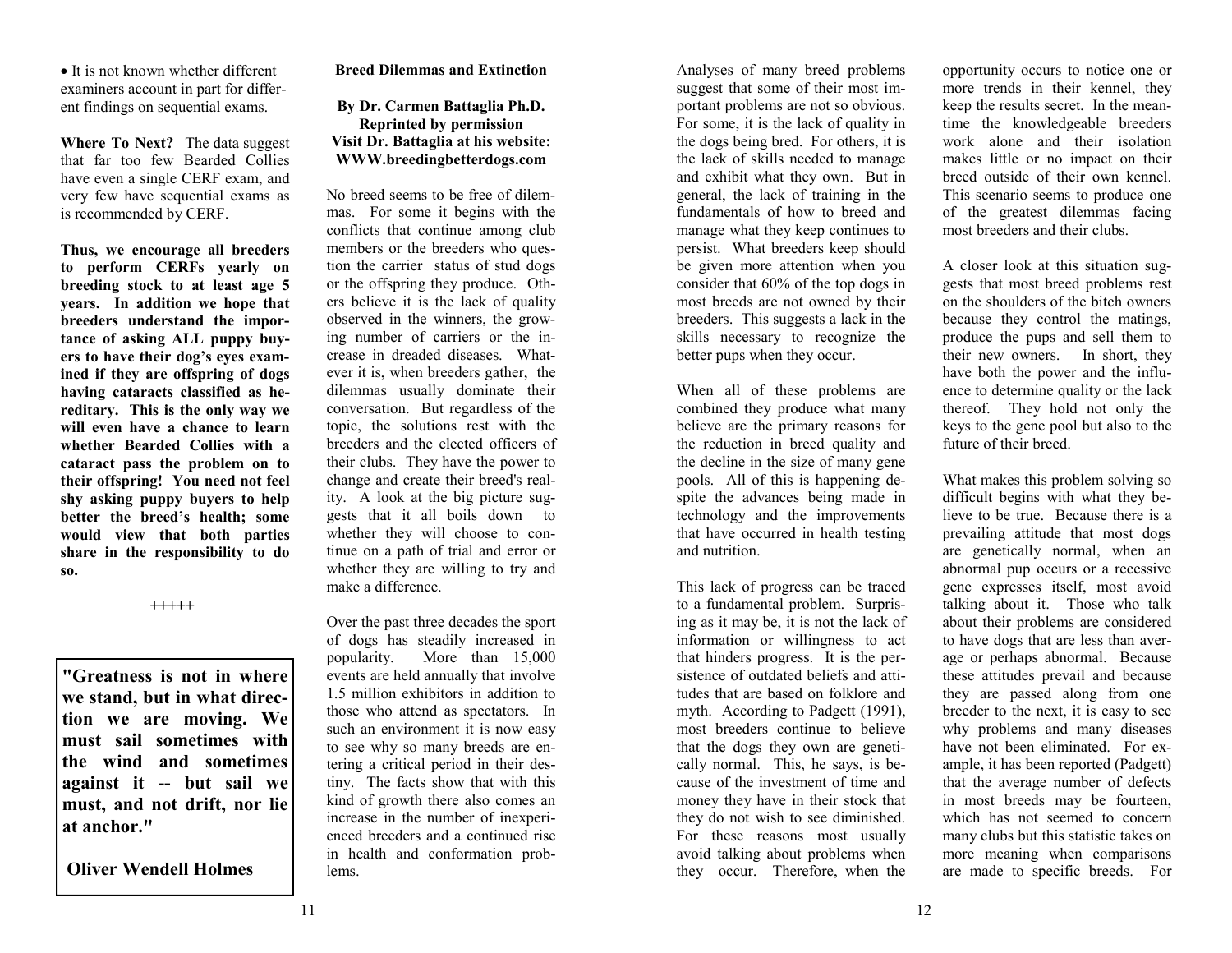example, the German Shepherd Dog has at least 7 defects, while the Pekinese are known to have 14 and the Beagles 31, which is more than twice the average, but significantly less than the highest, which is the Rhodesian Ridgeback with 58. Other breeds with high number of defects are Cocker Spaniels with 52 and Bulldogs with 44.

In this environment it is not surprising to find that the problems of most breeders and their clubs are not in reaching their goals but in establishing them. As mentioned earlier, the root of these problems can be found in the misguided belief that most dogs are without defective genes. After years of this kind of thinking, the impact on many breeds has become predictable.

Since reliable estimates have not yet been developed for each breed, health histories and breeder behavior have not become the next best alternatives. While individuals working alone cannot solve breed problems, organizations such as the AKC in conjunction with national breed clubs (parent clubs) can develop programs that can make a difference. Using new technologies and ideas, stronger educational programs can be developed. It is especially important that they reach the novice who continues to use outdated trial and error breeding methods. For too many, the words "pedigree analysis" remains just a phrase. Unless the novice gets help, breed problems will worsen and the number of carriers will continue to increase. As their frequency multiplies, more dogs will become

# **Who Is It??? Ch. Potterdale Classic Of Moonhill 6/11/1983 Ch. Orora's Frank X Ch. Tamevalley Easter Song at Potterdale Top Puppy 1984 Junior Warrant Record Holder (101 points) 25 CC's(Bitch CC record holder) 20 BOB, 4 BIS, BIS Crufts 1989 BIS Working Breeds of Scotland 1988 11 Working Group Breeders/Owners: Mr. & Mrs. Lewis Excellence is never an accident; it is always the result of high intention, sincere effort, intelligent direction, skillful execution and the vision to see obstacles as opportunities**

**Author Unknown** 

 **Table 1. AKC Dog Registrations (1997-2001)** 

| 2001             |                     |      |                |                |                          |                  |
|------------------|---------------------|------|----------------|----------------|--------------------------|------------------|
| Rank             | <b>Breed</b>        | 2001 | 2000           | 1999           | 1998                     | 1997             |
| 112              | Salukis             | 84   | 79             | 80             | 63                       | 67               |
| 113              | <b>Bel Terv</b>     | 84   | 84             | 78             | 89                       | 106              |
| 114              | BelShp              | 83   | 80             | 80             | 85                       | 101              |
| 115              | Ret-Flat            | 82   | 100            | 75             | 98                       | 84               |
| 116              | <b>PBGV</b>         | 73   | 83             | 72             | 100                      | 92               |
| 117              | Bdlngtn             | 66   | 54             | 57             | 56                       | 57               |
| 118              | Span-WelSpr 61      |      | 63             | 58             | 57                       | 60               |
| 119              | W Ptg Grif          | 55   | 66             | 44             | 37                       | 41               |
| 120              | <b>Briards</b>      | 51   | 61             | 57             | 60                       | 58               |
| 121              | Span Am W           | 49   | 45             | 57             | 62                       | 68               |
| 122              | Lowchen             | 49   | 44             | 37             | 24                       | 35               |
| 123              | Span Clum           | 47   | 60             | 43             | 51                       | 46               |
| 124              | Black & Tan 47      |      | 47             | 48             | 55                       | 57               |
| 125              | Anat Shep           | 42   | 48             | 49             | 41                       | 45               |
| 126              | Pulik               | 40   | 36             | 48             | 36                       | $\theta$         |
| 127              | Pol Low Shp         | 40   |                |                |                          |                  |
| 128              | Mini Bull           | 40   | 42             | 49             | 42                       | 44               |
| 129              | Kuvaszok            | 35   | 48             | 49             | 59                       | 84               |
| 130              | Spin Ital           | 33   | 6              |                |                          |                  |
| 131              | Fin Spitz           | 30   | $\overline{2}$ | 30             | 27                       | 39               |
| 132              | Scot Deer           | 28   | 28             | 27             | 27                       | 33               |
| 133              | Ret Curl            | 27   | 25             | 25             | 31                       | 28               |
| 134              | Kom                 | 26   | 23             | 32             | 31                       | 40               |
| 135              | Canaan Dog          | 26   | 25             | 20             | 18                       | 11               |
| 136              | Span Field          | 25   | 28             | 28             | 36                       | 49               |
| 137              | Span Field          | 25   | 23             | 33             | 22                       | 21               |
| 138              | Greyhounds          | 25   | 28             | 28             | 36                       | 49               |
| 139              | Sealyham            | 24   | 18             | 21             | 17                       | 28               |
| 140              | <b>Skye Terrier</b> | 24   | 23             | 25             | 38                       | 31               |
| 141              | Pharaoh             | 23   | 19             | 16             | 20                       | 19               |
| 142              | German Pin          | 23   |                |                |                          |                  |
| 143              | Span Sussex         | 20   | 16             | 21             | 22                       | 16               |
| 144              | Dandie              | 20   | 33             | 38             | 30                       | 33               |
| 145              | Ibizan              | 18   | 12             | 13             | 17                       | 19               |
| 146              | Plotts              | 18   | 35             | 30             | 8                        | $\boldsymbol{0}$ |
| 147              | Fox Am              | 18   | 14             | 14             | 15                       | 13               |
| 148              | Harrier             | 11   | 6              | 6              | 10                       | 11               |
| 149              | Otterhound          | 8    | 7              | $\overline{c}$ | $\overline{\mathcal{A}}$ | 9                |
| 150              | Fox Eng             | 7    | 8              | 5              | $\overline{7}$           | 6                |
| <b>Total Reg</b> | 2001                |      | 2000           | 1999           | 1998                     | 1997             |
| All Breeds       | 461,863             |      | 506,727        | 527,023        | 555,964                  | 564,165          |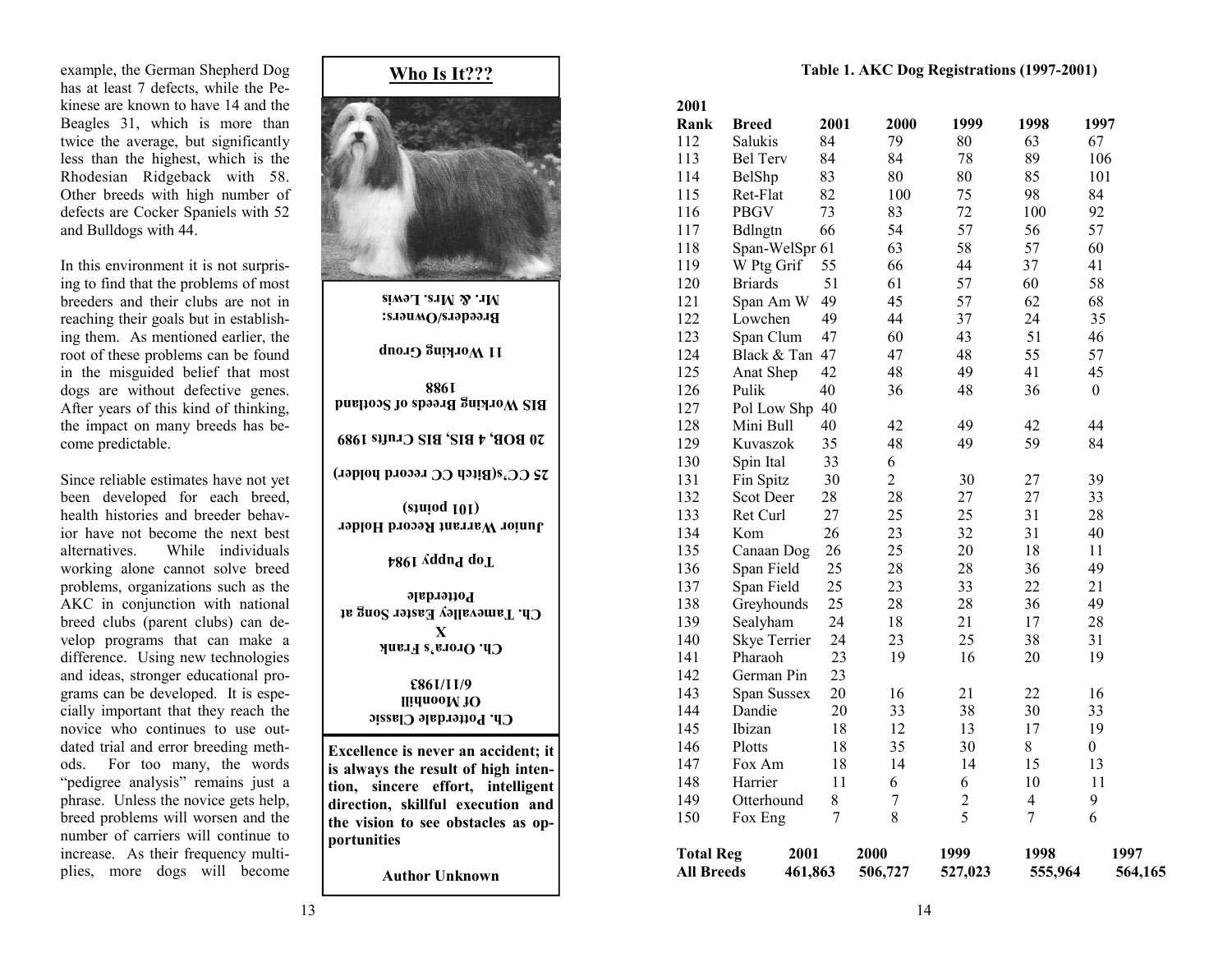inferior. Out of this scenario comes a breed's worst problem. One that first begins by repeating itself over and over until it prevails. It begins when breeders can be heard to say "it's just another problem of this breed". This scenario, when repeated year after year, serves as a reliable signal that skill levels are dangerously low. For example, there are growing numbers of breeders who produce pups of such poor quality that they must sell them on limited registrations or on spay/ neuter contracts. Both actions send a signal to the buyers that the pup lacks quality. As larger numbers of breeders begin to sell pups this way, the number of registered dogs in their breed declines and their gene pools begin to shrink. This problem is becoming more widespread than previously thought. It will translate into the demise of several breeds. For example, in 2002 there were 38 breeds that registered fewer than 100 dogs each year for five consecutive years (1997-2002). As seen in Table 1, there were only 4 exceptions to this trend among these breeds. More importantly, there were 44 breeds that registered fewer than 100 litters each year for this same five-year period. This fiveyear downward trend for both dog and litter registrations points to another issue. It is called survival. The data suggests that for some breeds there is a possibility for extinction which could occur within the next ten years.

The dilemma of declining registrations in a breed signals yet another symptom, that being the decline of gene pool diversity. Twenty-three

of the 38 breeds listed in Table 1 showed a steady decline in registrations and are candidates for a loss of gene pool diversity.

The AKC and its breed clubs collectively spend millions on health research aimed at the reduction of health problems and the carriers. In such an environment problems should be getting smaller not larger. Standing in the way however, seem to be four problems that complicate matters. First, the widespread attitude that most dogs are genetically normal, which leads to the second, the tendency to avoid talking about problems when they occur. Third, the general lack of skills needed to breed better dogs and the fourth, which is related to the first three, that most clubs have not established their goals and have no mechanism linking pedigrees to test results. These four scenarios have proven to be the best mechanism by which breeds hide, rather than solve their problems. The net effect is that their problems increase along with the carriers who persist at the expense of their breed.

Developing a mechanism that can expand the base of education, coupled with the willingness to share information, is the challenge. Given today's technology such efforts are well within the grasp of the AKC and every parent club. The first step begins by establishing goals and agreeing on a list of problems to be addressed. The second involves the development of a strategic plan that includes finding better ways to use test results along with better methods for identifying carriers. One

recommendation was offered in the 2002 AKC/DNA Committee Report. It suggests that AKC provide the link that bridges pedigree information with test results. The third step requires a mechanism that will motivate clubs and breeders. One approach has been to include incentives. Some of the most effective motivators have been titles, certifications and awards. All have proven to be effective ways to motivate people. The following includes some of the known ingredients that can help address these problems.

1. Open each program to all breeders.

2. Offer titles, awards and other forms of recognition-incentives for those who achieve success.

3. Develop continuing education programs that include:

- Modes of inheritance
- Breeding strategies
- Pedigree analysis
- Litter and puppy evaluation

4. Provide a mechanism that collects and distributes information about each problem.

5. Establish a link between positive identification, test results and pedigrees.

6. Include website and e-mail support.

7. Provide camera-ready reports and articles regarding the status of each project with updates and success stories:

- Newsletter editors
- Webmasters

No program is perfect and there is always room for improvement. Given today's advanced technologies, these steps are well within the<br>Grasp of those interested in solving<br>breed problems. It is important to<br>remember that information is power<br>and that those who accumulate,<br>study and organize it can surely reap<br>its bene

port on DNA, AKC, 260 Madison Ave, NY, NY Padgett, George A Control of Ca-

nine Genetic Diseases, Howell House, NY 1998 Padgett, George, "Genetics I intro-

duction", 1991 Beagle Review, dar croft Publishing, Wilmington, VT,<br>Vol. 1, No. 1, winter 1991, Pg 14-16<br>Teeling, Mary and Roethel, Cynthia,<br>Editor, "Genetic Diseases, disease<br>frequency and gene frequency of the<br>Rhodesian Ridgeback", a Health<br>and Genetics

## **About the author-**

Carmen L. Battaglia holds a Ph.D.<br>and Masters degree from Florida<br>State University. He is an author of<br>many articles and several books, an<br>AKC judge, researcher, well known<br>lecturer and leader in the promotion<br>of breeding

ing several appearances on Animal Planet. His seminars on breeding better dogs, selecting sires and choosing puppies have been well received by breed clubs. Those in terested in learning more about his writings and seminars should visit his website.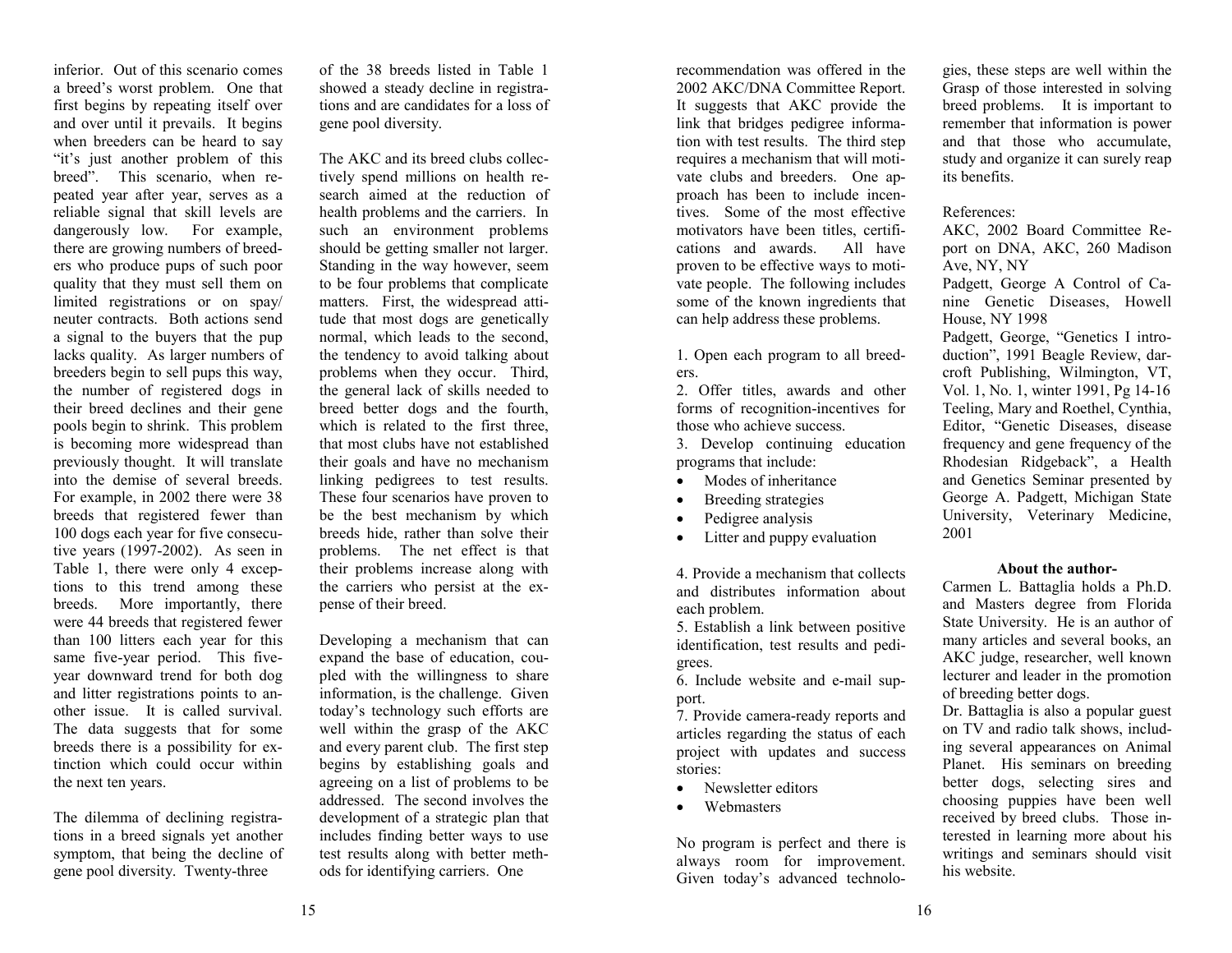Canine SLO FAQ By Andrea J Chee Reprinted with permission from the SLO list

# What is SLO?

SLO is an autoimmune disease of dogs which can cause severe claw problems in otherwise apparently healthy dogs. It is characterised by the loss of claws from more than one paw - eventually all claws may be lost. Other symptoms may include: receding quicks, secondary infection (often with a strong smell), claw splitting (usually down the back of the claw), pain, distorted/twisted claws and lameness.

What is an autoimmune disease? Essentially, AI diseases are related to allergies. The immune system is supposed to attack foreign substances which pose a risk, such as viruses or bacteria.

If the immune system reacts to things which are essentially benign, like pollens or nuts, you get an allergy. If it attacks some part of its own body, you get an AI disease. Your dog's claws are damaged because the dog's immune system is damaging them.

The immune system needs to be in balance - if it's too weak it can't fight off infection, if it's too active it attacks things it shouldn't.

# Age

Most dogs first show symptoms of SLO at 4 or 5 years of age, however dogs of all ages have been reported as having developed it, including puppies under one year of age.

*More in the next newsletter* 

## **Code of Ethics**

**For Board of Directors The Bearded Collie Foundation for Health** 

**The board of directors has established the following Code of Ethics which all directors will adhere to. In keeping with our purpose of improving health of the Bearded Collie by promoting research, education, and information dissemination from our Voluntary Open Health Registry, the Board of Directors will:** 

**\*Adhere to the policies and procedures established by the directors. \*Hold data obtained for the Voluntary Open Health Registry within BeaCon until published.** 

**\*Not become involved in complaints regarding breeder practices, irresponsibilities, or contract issues.** 

**\*Not promote one breeder or kennel over another, but will share information with all on health tests that are advisable.** 

**\*Not discuss health issues within a line or kennel outside the meetings of BeaCon.** 

**\*\*\*\*\*\*\*\*** 

**Future editions of the BeaCon newsletter will be available free to anyone interested in the Health of Bearded Collies. Please contact the editor if you wish to receive any future editions of the newsletter by e-mail or snail mail, didn't receive the earlier editions, or want to be removed from the mailing list.** 

> **G. R. Fitzgerald 142 Glenhill Drive Houma, La 70363 grfitz@bellsouth.net**

**DonationsContributions to BeaCon and the open health registry should be mailed to: Chris Walkowicz 1396 265th Street Sherrard , IL 61281-8553.** 

**First time Donors For up to \$15-\$99 you receive a logo pin For \$100-\$199 you receive a sterling silver angel pin For \$200 and up you receive a 14K gold angel pin The pins can be viewed on the BeaCon Web Site. Http://www.beaconforhealth.org/** 

# **E-Mail Contest**

Don't forget, if you elect to receive your copy of the BeaCon Newsletter by e-mail, you will be entered into the drawing for some great Beardie "stuff". Just contact the editor at; grfitz@bellsouth.net to get your name on the list. Not only can you win a nice prize, but the postage saved can be used for health issues. Thanks!

# **The BeaCon Board of Directors**

**Elsa Sell beaconbb@bellsouth.net Sharon Dunsmore - Kincurran@sympatico.ca Chris Walkowicz walkowicz.dogbooks@mchsi.com Scott Cook scottrc@peoplepc.com Kathy Coxwell - Hattieboo@aol.com Gordon Fitzgerald grfitz@bellsouth.net Cheryl Poliak cpoliak@hotmail.com Linda Aronson dvm@petshrink.com Karen Drummond beardiemom@worldnet.att.net Mia Sedgwick - Lochmoor1@bigpond.com Judy Howard beardiebunch@cabarrus.com Jo Tucker jo@cimda.fsnet.co.uk** 

**Any member of the Board of Directors may be contacted at these addresses for any questions you might have. Please contact the Board if you have any ideas or wish to participate in any of BeaCon's ongoing projects.**

MacLean and Company...





"It's the new eye chart. It tests for 'Can **Easily Recognize Food!' "**